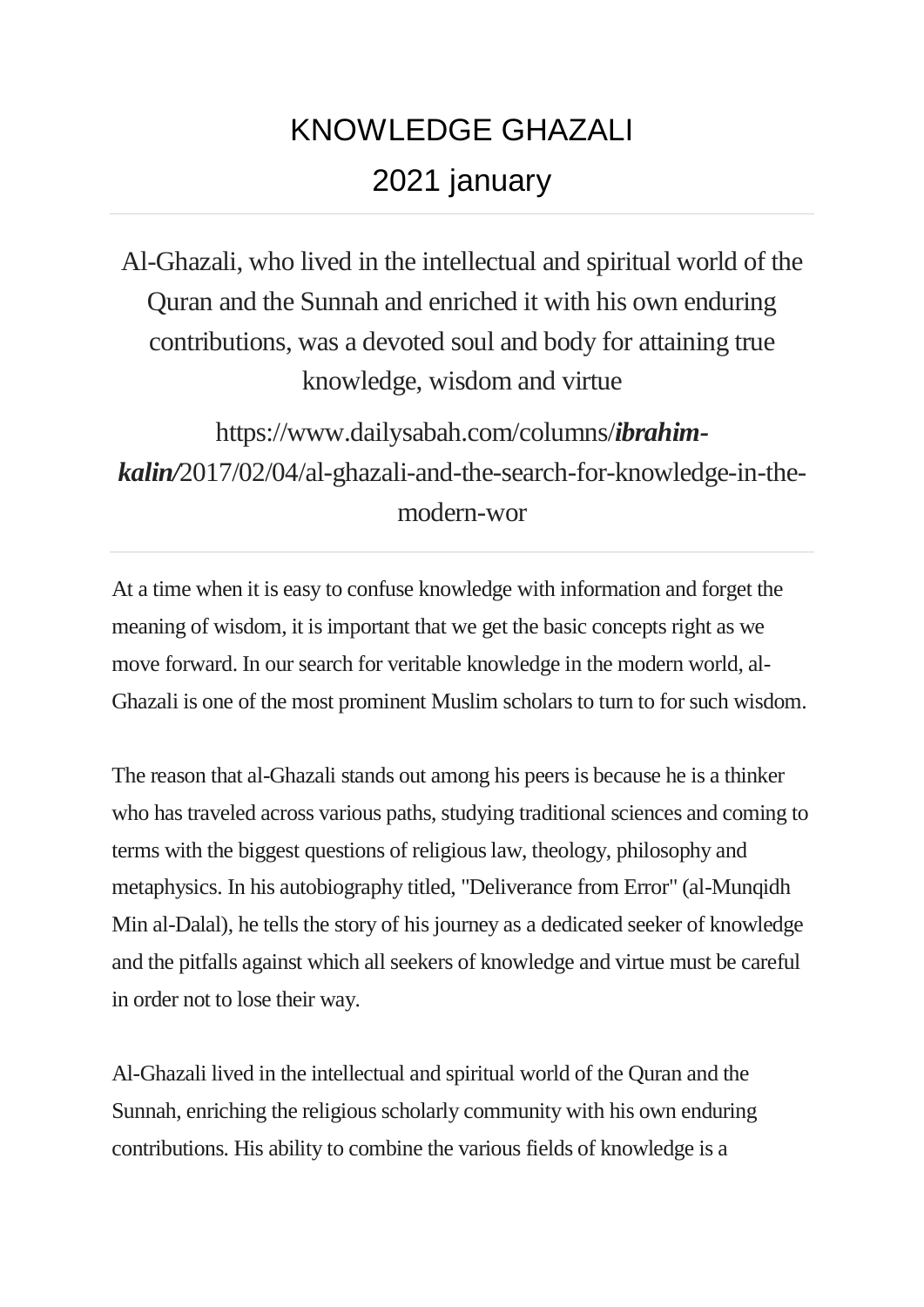testimony not only to his personal ingenuity but also to the intellectual-spiritual climate in which he flourished as a thinker and scholar. He rose to prominence in a cultural and educational environment where knowledge was regarded as a supreme virtue and the possessors of knowledge were held in high esteem. Clearly, this comes from the importance that the Quran attaches to knowledge.

The Quran uses the word knowledge ('ilm) and its variants in more than 750 places. Knowledge may refer to revelation, the stories of the prophets, human concepts or the natural world. In almost every instance, knowledge refers to something larger and more essential beyond information. It serves as a "sign" (ayah) which intelligent people are supposed to decipher, seeking not only to widen one's perception of the world in which we live but also to inculcate a sense of moral responsibility and spiritual direction in us. True knowledge leads to faith and virtue because all knowledge is ultimately a reference to the source of all things.

Without knowing that source, one cannot have a true and full knowledge of things. As Aristotle said, one cannot know the effect without knowing the cause. Since God is the cause of causes and the source of all effects, all true knowledge is inextricably bound up with knowledge of Him as the Creator. That is why the Qur'an establishes a strong connection between knowledge, faith and virtue.

In this sense, knowledge is not "mental gymnastics." It is not mere literacy. It is not a tool to manipulate the world of nature. Rather, true knowledge is an act of engaging in the reality of things and a process of existential transformation. It changes and matures the knower. It is deeply personal in the sense that one cannot remain indifferent to the transformative power of knowledge. Veritable knowledge not only gives us wisdom but also leads us to a life of virtue and spiritual contentment.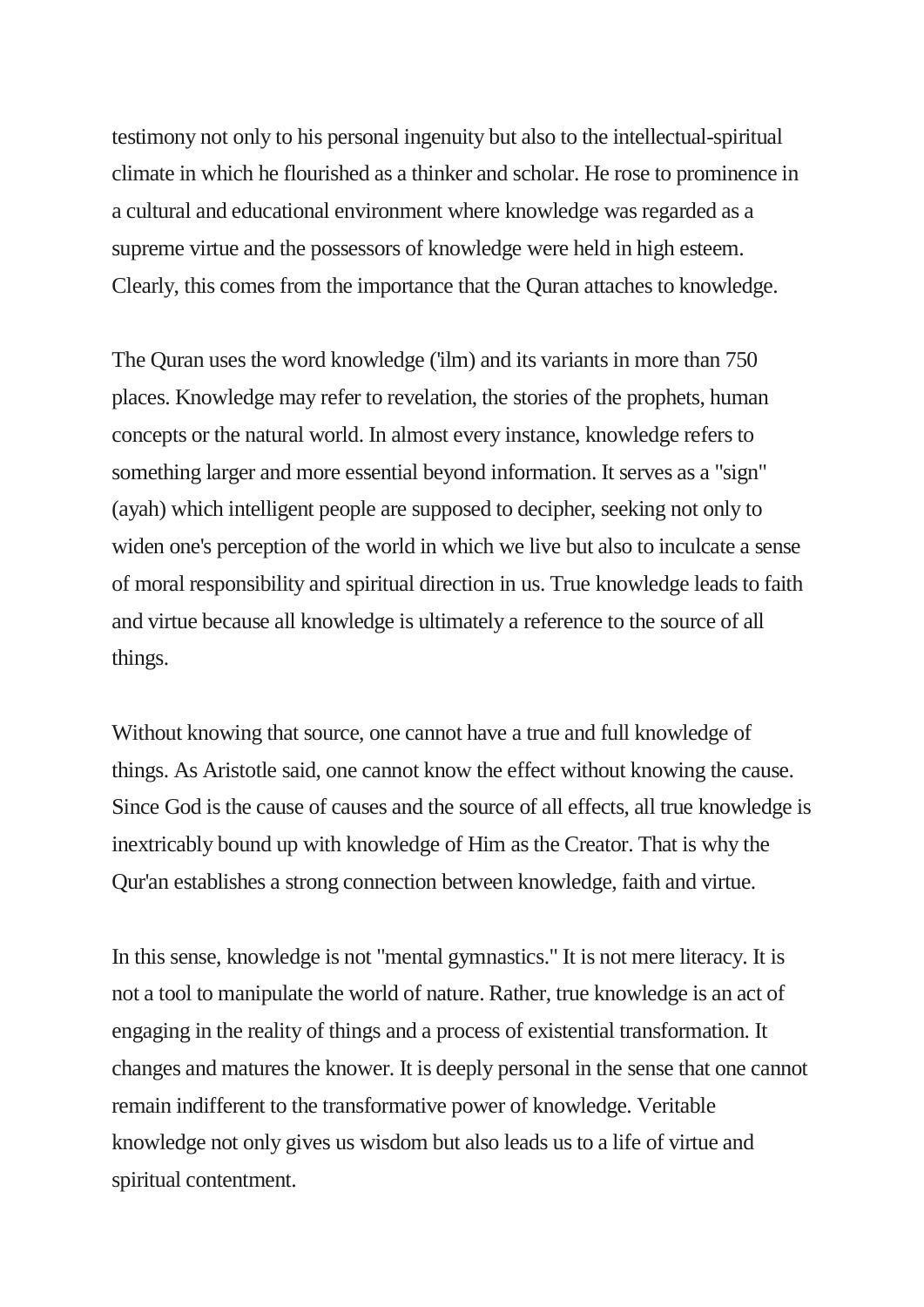Al-Ghazali is one of the pinnacles of this synthesis of knowledge, wisdom and virtue. In his various works including "Ihya ulum ad-din," "al-Mustasfa," "al-Iqtisad fi'l-itiqad," "Mishkat al-Anwar" and "Tahafat al-Falasifah," he shows the essential unity of the revealed and reasoned knowledge. As true knowledge shows us the reality of things as they are, it also invites us to act in accordance with that knowledge. This is like knowing everything about the sea and the wind. Such knowledge is essential but the sailor will have to act in accord with it otherwise he can neither sail not survive in the face of a storm. Knowing by itself is not enough; one has to have wisdom as well, which means distinguishing between right and wrong and act morally.

Al-Ghazali is so adamant on this point that he devotes considerable space to the importance of attaining true knowledge, wisdom and virtue in the introduction of his major work on logic called Mi'yar al-'Ilm. He thanks God for granting human beings reason and intellect ('aql) by which they distinguish truth from falsehood. He condemns sensate knowledge based on ignorance and conjecture. He warns his readers against the dangers of groundless suspicion. He tries to show them the ways of attaining certitude in knowledge. Al-Ghazali praises reason/intellect (known as 'aql) as the key instrument for true knowledge and wisdom so much so that one can mistake him for a brute rationalist. But despite his praising of reason as the most important gift God has given to humans besides creating them, he is no rationalist. Al-Ghazali simply places reason in its proper place within the larger scheme of things.

Attaining true knowledge is a serious business and requires intellectual and spiritual commitment. This is how one moves from information to knowledge, from knowledge to wisdom and from wisdom to virtue and spiritual refinement. This is important to remember at a time when we think in a rather arrogant